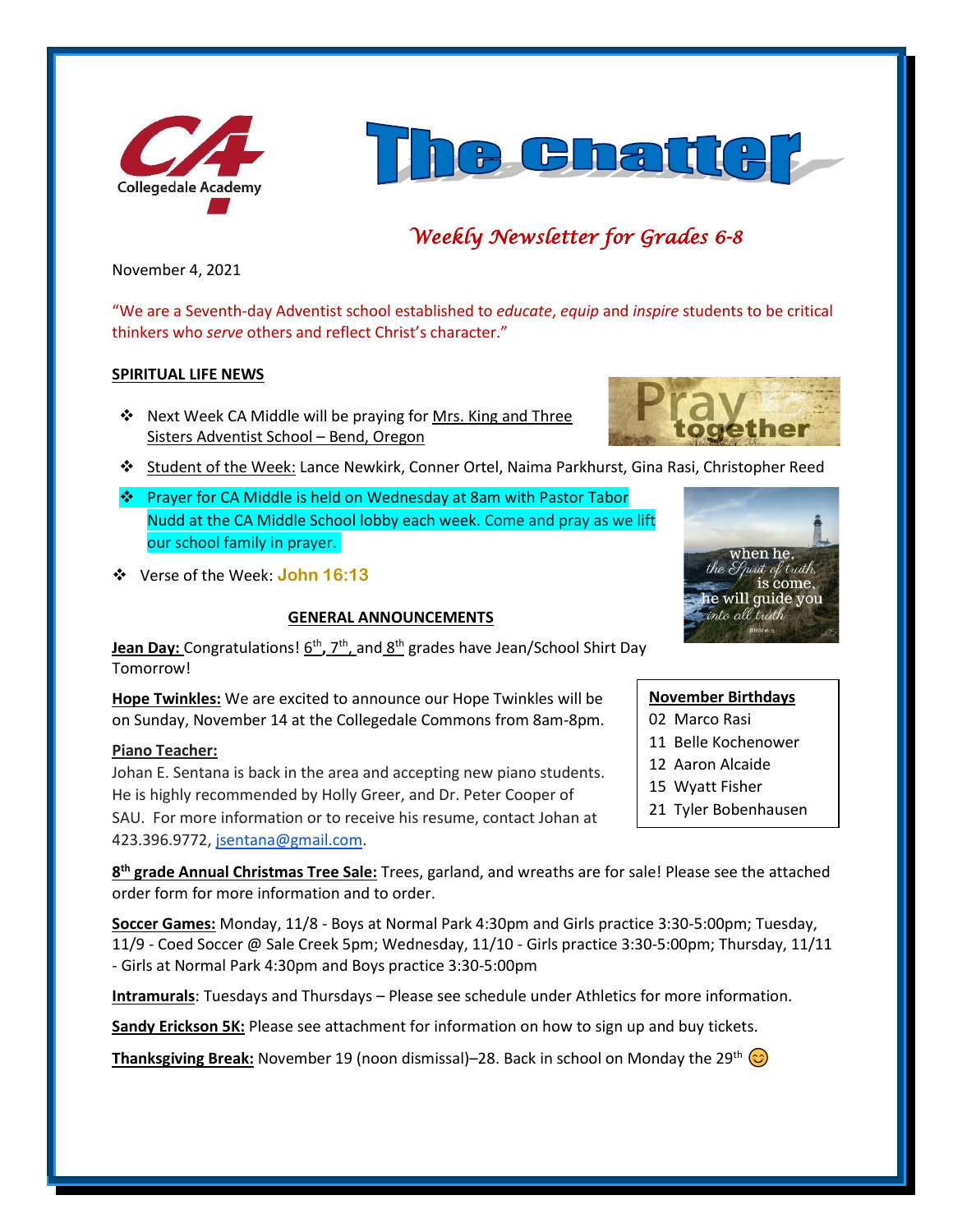**CAD4HOPE:** Over the past 38 years, CAD4HOPE has impacted our community in tremendous ways. Bags will be made available to students next week to bring food from home or solicit their friends & neighbors to help with our food collection this year. Our goal this year is 21 in 2021! 21 pounds of food collected by each student to help those in need in our community. Students can bring food to school for donation on November 15-18. Please consider how you can help out this year to make the CAD4HOPE food drive a blessing to those that it will serve.

## **PRINCIPAL'S LUNCH**

#### Wednesday, November 10– Names who begin with: Dy - Em

Dylan Dietrich, Dylan Coleman, Dylan Phillips, Eli Alvarez, Elijah Hybl, (Elizabeth) Nikki Ziesmer, Ella Shafer, Emily Rey, Emily Park



*Cheese Pizza will be provided along with other snacks. Please let us know two days ahead if your child has any allergies!*

# **HOT LUNCHES – Schedule A**

Please remember that your child's lunch/drink accounts should be paid prior to them ordering a lunch. Please give cash/check to Mrs. Reed at the front desk. Checks should be made out to 'Collegedale Academy' (spelled out please). You may pay in an individual bases or pay a set amount ahead of time. Remaining balance on your account at the end of the year will be refunded to you**. If your child will be late getting to school and needs a lunch, please call the front office to order one before 8:15am. Thank you!** 

Meal Schedule Week A: Monday – Hotdog  $&$  Fruit Tuesday – Bean Burritos & Fruit Wednesday – Pizza Thursday – Spaghetti w/Broccoli Friday – Hoagie w/cheese & Fruit



Meal Schedule Week B: Monday – Mac n Cheese / Nuggets Tuesday – Bean Burritos & Fruit Wednesday – Pizza Thursday – Fettuccine w/Broccoli Friday – Griller w/cheese & Fruit

Drink options: water bottle, 2% Milk, Orange Juice, Lemonade – every day, plus Chocolate Milk – Friday. Kim Lighthall is our Lunch Coordinator. You may email her at [klighthall@collegedaleacademy.com](mailto:klighthall@collegedaleacademy.com) for any lunch account information.

**Keep in mind that there is NO HOT LUNCH available when we have a 2-hour delay. Please have your child bring their own lunch. Thank you!**

# **ATHLETICS**

**Sports** – Coach Jeff Morris – [jmorris@collegedaleacademy.com](mailto:jmorris@collegedaleacademy.com) [Girls' Soccer Schedule](https://www.collegedaleacademy.com/wp-content/uploads/2021/10/Girls-2021-2022-Soccer-Schedule.pdf) **[Flag Football Intramural Schedule and Teams](https://www.collegedaleacademy.com/wp-content/uploads/2021/10/Flag-Football-Intramurals.pdf)** [Boys' Soccer Schedule](https://www.collegedaleacademy.com/wp-content/uploads/2021/10/Boys-2021-2022-Soccer-Schedule.pdf)

## **MUSIC**

**Caroliers and Handbells –** Holly Greer – [hgreer@collegedaleacademy.com](mailto:hgreer@collegedaleacademy.com)



**Orchestra –** Tami King – [tking@collegedaleacademy.com](mailto:tking@collegedaleacademy.com) Orchestra Concert – Wednesday November, 10 at 7pm in the CA Auditorium (Not Oct. 27)

**Band –** Greg Lindquist - [glindquist@collegedaleacademy.com](mailto:glindquist@collegedaleacademy.com)